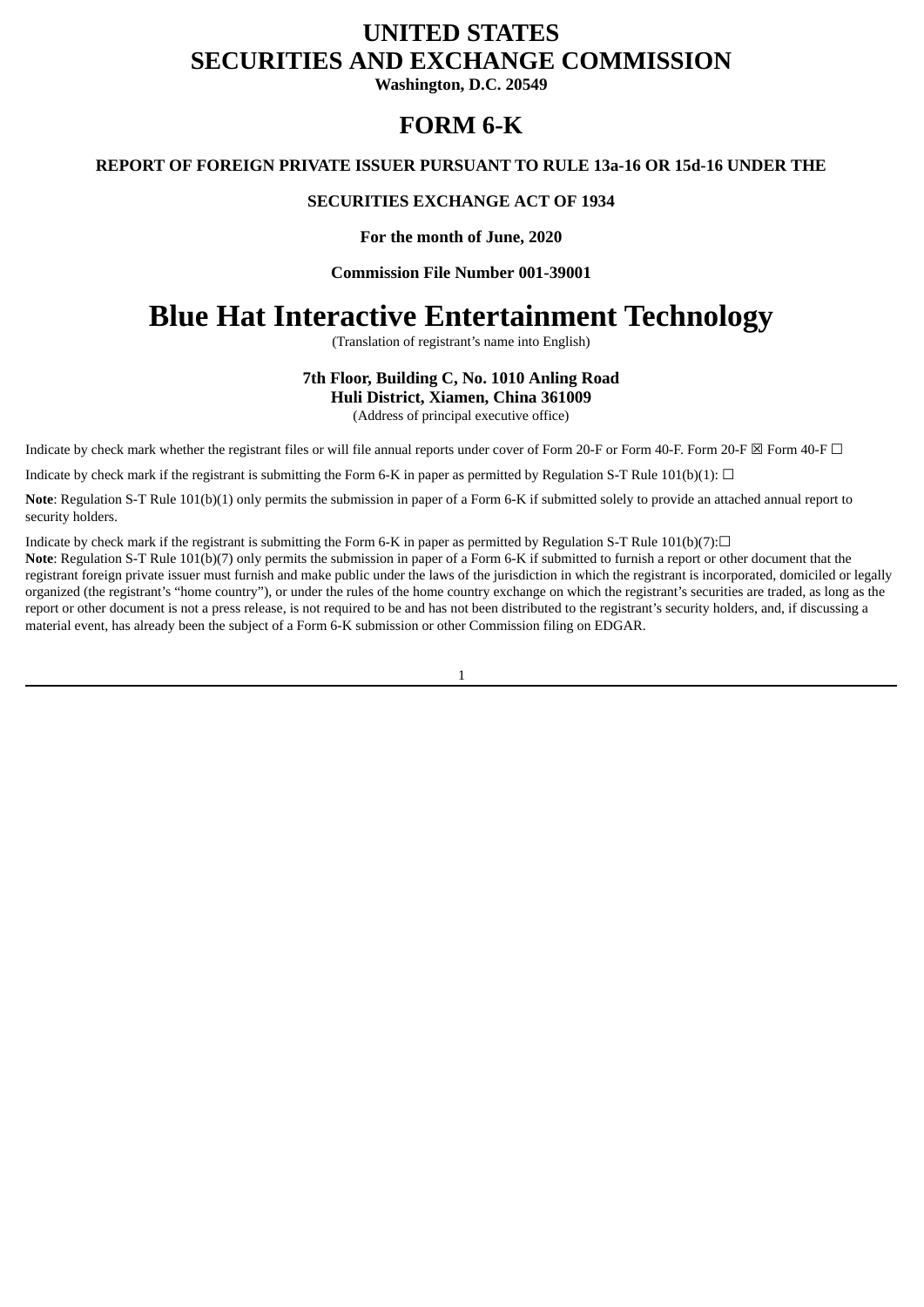On June 25, 2020, Blue Hat Interactive Entertainment Technology issued a press release, a copy of which is attached hereto as Exhibit 99.1 and is incorporated herein by reference.

| Exhibit No. | <b>Description of Exhibit</b>     |
|-------------|-----------------------------------|
| 99.1        | Press Release dated June 25, 2020 |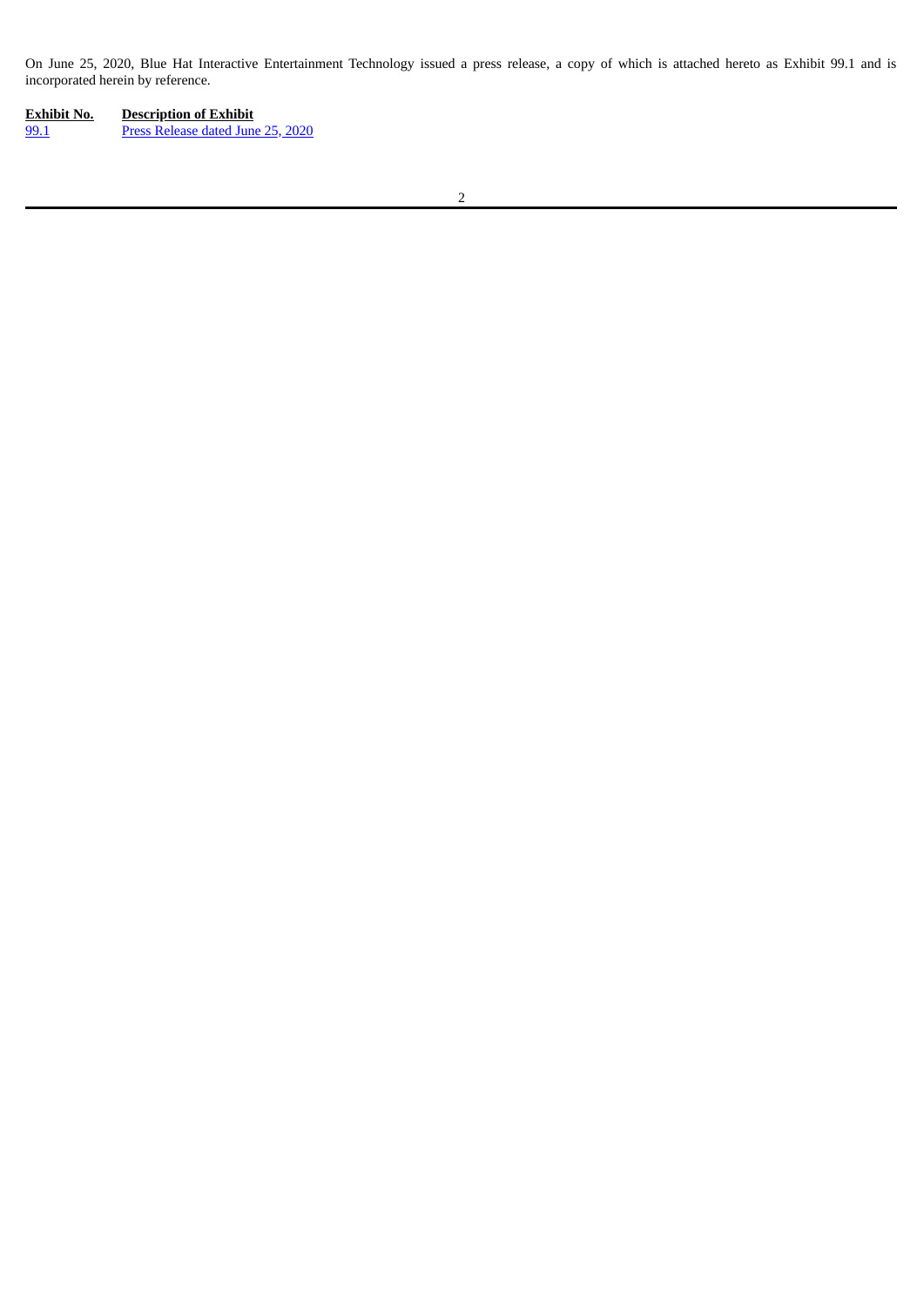## **SIGNATURES**

Pursuant to the requirements of the Securities Exchange Act of 1934, the registrant has duly caused this report to be signed on its behalf by the undersigned, thereunto duly authorized.

Date: June 25, 2020

#### **BLUE HAT INTERACTIVE ENTERTAINMENT TECHNOLOGY**

By: /s/ Xiaodong Chen

Name: Xiaodong Chen Title: Chief Executive Officer and Director

3